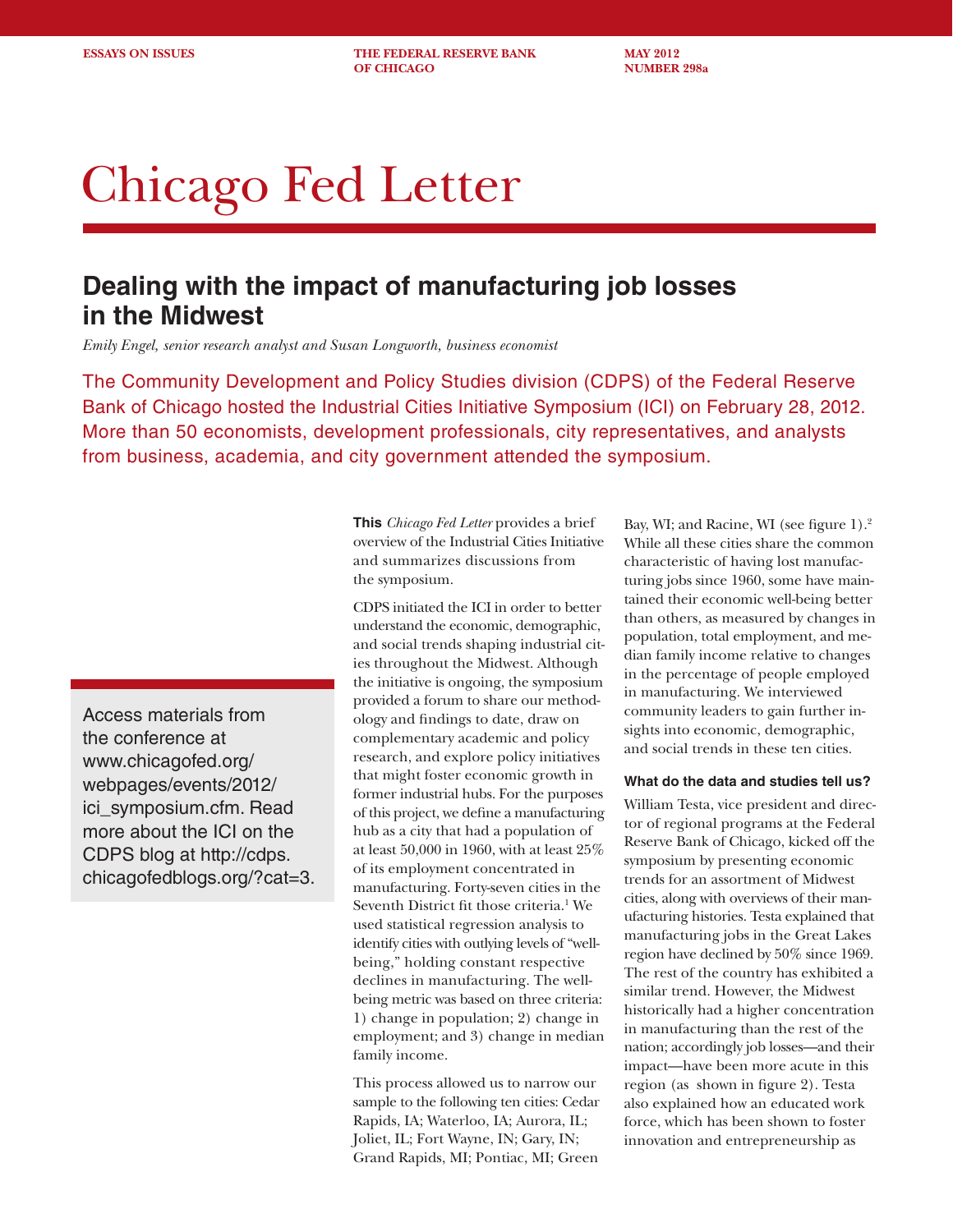well as attract amenities, has a positive impact on both income and employment. However, many midwestern manufacturing cities remain challenged to overcome their manufacturing legacies and leverage the benefits of a skilled work force.

employment with relatively small declines in measures of well-being. Racine, WI, and Waterloo, IA, are fading cities.

4. Overwhelmed cities—cities that have relatively large declines in manufac-

> turing employment and relatively large decreases in measures of well-being. Gary, IN, and Pontiac, MI, are in this category.

While each city has a unique story, certain themes emerged consistently during our interviews. These themes shed some light on why these cities trended one way or another.

*Work force development/skills mismatch:*  There is a mismatch between the skills sought by employers and those demon-

strated by the work force. Even cities that understand the problem fully have not succeeded in improving the educational attainment of young people entering the work force. Vocational programs in public schools have largely been lost to budget cuts over time. Resurgent and transforming cities tended to fare better than fading and overwhelmed cities by employing cooperative strategies that engaged multiple partners, including employers, community and technical

colleges, and public sources of support.

#### *Regionalism versus parochialism:*

Creating a regional and global mindset can be difficult for a city. However, both resurgent and transforming cities adopted at least a regional, if not a global, mindset, whereas fading and overwhelmed cities did not leverage their geographic location or sustainable assets. Geographic location and sustainable assets help cities focus on the issues of job creation, retention, and work force development.

*Economic development finance:* For the industrial cities, economic development finance includes public–private partnerships; leveraging limited public funds with private investment; and a higher degree of philanthropic support. The resurgent and transforming cities benefited from deeper networks than fading and overwhelmed cities. This, in turn, provided resurgent and transforming cities with a stronger economic development finance base. Additionally, the recent financial crisis caused consolidation in the financial services industry and many cities lost their community banks, the types of financial institutions that build lasting relationships with local businesses, homeowners, and community organizations.

*Leadership:* The role of leadership varied across the cities, but resurgent and transforming cities tended to have a group of leaders, both young and old, who worked together with a shared vision for the community's well-being. Engaged and visionary leadership helps communities respond to economic challenges, as well as natural disasters. The fading and overwhelmed cities could not reach consensus and often appeared unsure how to proceed when facing challenges.

## **Related studies and initiatives**

Rick Matoon, senior economist and economic advisor at the Federal Reserve Bank of Chicago, moderated a panel featuring authors of other studies and initiatives exploring the economic fate of industrial cities.

Hal Wolman, professor at George Washington University, presented his research on distressed cities and regions, including an overview of four studies that identified and isolated some of the elements affecting economic performance in local and regional contexts. While the findings varied by study, Wolman reported that: 1) regional performance was affected by both education level/ educational facilities and population size; 2) local economic performance was affected by wages, crime rate, and age of population; and 3) leadership is vital, but hard to quantify.

Yolanda Kodrzycki, vice president and director of the New England Public Policy Center at the Federal Reserve Bank of Boston, discussed her paper, entitled

# **ICI overview and findings**

Jeremiah Boyle, managing director of economic development at the Federal Reserve Bank of Chicago, discussed the development and progress of the ICI and certain findings to date based on both quantitative and qualitative data. Based on a preliminary analysis of data and interviews, the ten cities were grouped into four categories, as follows:

- 1. Resurgent<sup>3</sup> industrial cities—cities that have relatively small declines in manufacturing employment with relatively large increases in measures of well-being. In our sample, Cedar Rapids, IA, Fort Wayne, IN, Grand Rapids, MI, and Green Bay, WI, are resurgent cities.
- 2. Transforming cities—cities that, despite relatively large declines in manufacturing employment, have seen relative improvements in measures of well-being. Aurora, IL, and Joliet, IL, are in this category.
- 3. Fading cities—cities that have relatively small declines in manufacturing



Source: U.S. Department of Commerce, Bureau of the Census. Case study cities  $\bullet$  Major cities



**1. Case study cities and major cities in the Seventh District**

Green Ba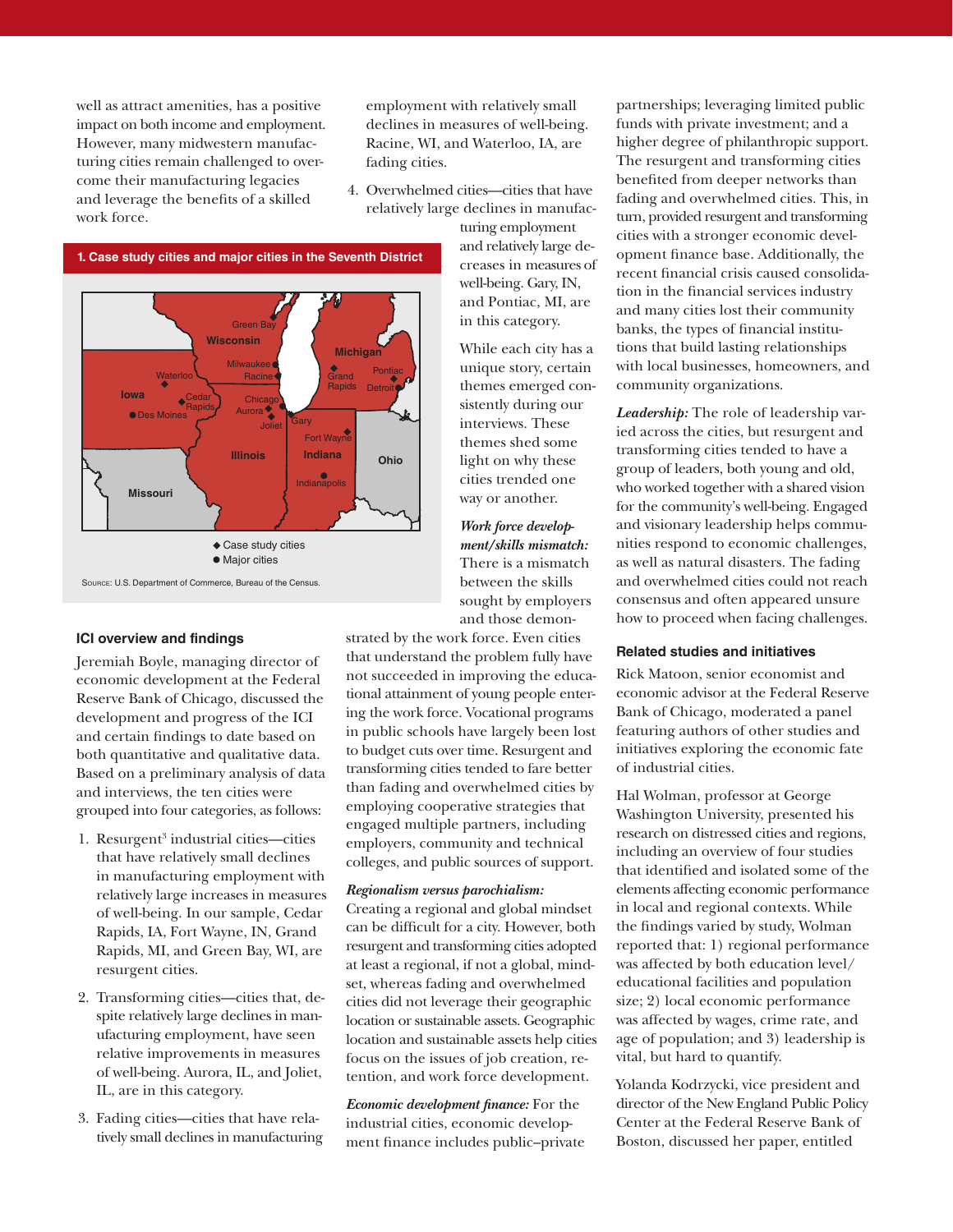"Reinvigorating Springfield's economy: Lessons from resurgent cities." Springfield faces many of the same challenges as other manufacturing cities, including high rates of chronic poverty. This paper is one in a series from the Boston Fed that is part of a broader initiative to

Falls, IL—old factory towns in an area known as the Sauk Valley—focus on their regional strengths to succeed, including agriculture, parks, historical sites, and manufacturing. Muncie, IN, declined for many years after losing two large manufactures—the Ball Company and

> Borg-Warner. Recently, however, the city has launched the Muncie Action Plan to help revive its fortunes. The plan outlines five initiatives: 1) linking learning, health, and prosperity; 2) fostering collaboration; 3) strengthening pride and image; 4) creating attractive and desirable places; and 5) managing community resources."4 Finally, Youngstown, OH, suffered severe economic contraction due to the collapse of the steel industry 30



Note: Midwest shares based on data for 83 metropolitan statistical areas. Source: U.S. Department of Commerce, Bureau of Economic Analysis.

support renewed economic growth in Springfield. The Boston Fed selected a group of similar cities against which to benchmark Springfield's progress.

Randy Eberts, president of the Upjohn Institute, concluded the panel by discussing the Northeast Ohio Dashboard Indicators project, which provides a framework for understanding regional economic processes while also tracking the progress of the regional economy.

## **Caught in the middle**

The keynote speaker of the ICI Symposium was Richard Longworth, author of *Caught in the Middle: America's Heartland in the Age of Globalism*. Longworth explained that while many of the ICI topics were not new, the unique contribution of the project was compiling these ideas in one place. Longworth explained that each city has its own story to tell; and some had less of an industrial hurdle to overcome than others.

Longworth also described some of the other cities that he has observed. For example, Sterling, Dixon, and Rock

years ago. Recently, new civic leadership has stepped in to run the city. These new leaders do not want to rebuild based on the city's past glory, but rather envision Youngstown as a thriving city, leveraging its location, infrastructure, and educational institutions. These three examples demonstrate the importance of regionalism and leadership, key themes of the ICI.

Longworth closed by noting that each city controls its own fate. While many midwestern cities may ultimately succeed because of their proximity to Chicago, Longworth underscored the need for more work force development throughout the Midwest.

#### **Lessons from manufacturing and automotive communities**

The day ended with a panel moderated by Testa discussing lessons from manufacturing and automotive communities. The panelists were Paul Krutko, president and CEO of Ann Arbor SPARK; Kristin Dziczek, director, Labor and Industry Group at the Center for Automotive Research; and Kim Hill, director,

Sustainability and Economic Development Strategies, director, Automotive Communities Partnership, and associate director, Research at the Center for Automotive Research. Krutko pointed out the importance of U.S. manufacturing as a driver of research and innovation. Manufacturing is challenged by a steep decline in employment, despite rising output, due to both off-shoring and technological advancements. Some of Krutko's recommendations to strengthen the manufacturing sector in the Midwest were: 1) grow from within; 2) develop a skilled work force; 3) invest in innovation; and 4) invest in sustainability.

Echoing some of the other speakers, Dziczek discussed the need for more education and work force development. With current-year U.S. vehicle production projected at over 10 million units and automotive manufacturing employment expected to reach over 750,000 by 2015, a skilled labor shortage is likely. Dziczek concluded that industrial cities need to devote more resources to helping dislocated workers, new graduates, and disadvantaged workers acquire advanced skills to meet future employment needs.

Charles L. Evans, *President*; Daniel G. Sullivan, *Executive Vice President and Director of Research*; Spencer Krane, *Senior Vice President and Economic Advisor*; David Marshall, *Senior Vice President*, *financial markets group*; Daniel Aaronson, *Vice President*, *microeconomic policy research*; Jonas D. M. Fisher, *Vice President*, *macroeconomic policy research*; Richard Heckinger,*Vice President*, *markets team*; Anna L. Paulson, *Vice President*, *finance team*; William A. Testa, *Vice President*, *regional programs*, *and Economics Editor*; Helen O'D. Koshy and Han Y. Choi, *Editors* ; Rita Molloy and Julia Baker, *Production Editors*; Sheila A. Mangler, *Editorial Assistant.* 

*Chicago Fed Letter* is published by the Economic Research Department of the Federal Reserve Bank of Chicago. The views expressed are the authors' and do not necessarily reflect the views of the Federal Reserve Bank of Chicago or the Federal Reserve System.

© 2012 Federal Reserve Bank of Chicago *Chicago Fed Letter* articles may be reproduced in whole or in part, provided the articles are not reproduced or distributed for commercial gain and provided the source is appropriately credited. Prior written permission must be obtained for any other reproduction, distribution, republication, or creation of derivative works of *Chicago Fed Letter* articles. To request permission, please contact Helen Koshy, senior editor, at 312-322-5830 or email Helen.Koshy@chi.frb.org. *Chicago Fed Letter* and other Bank publications are available at www.chicagofed.org.

ISSN 0895-0164